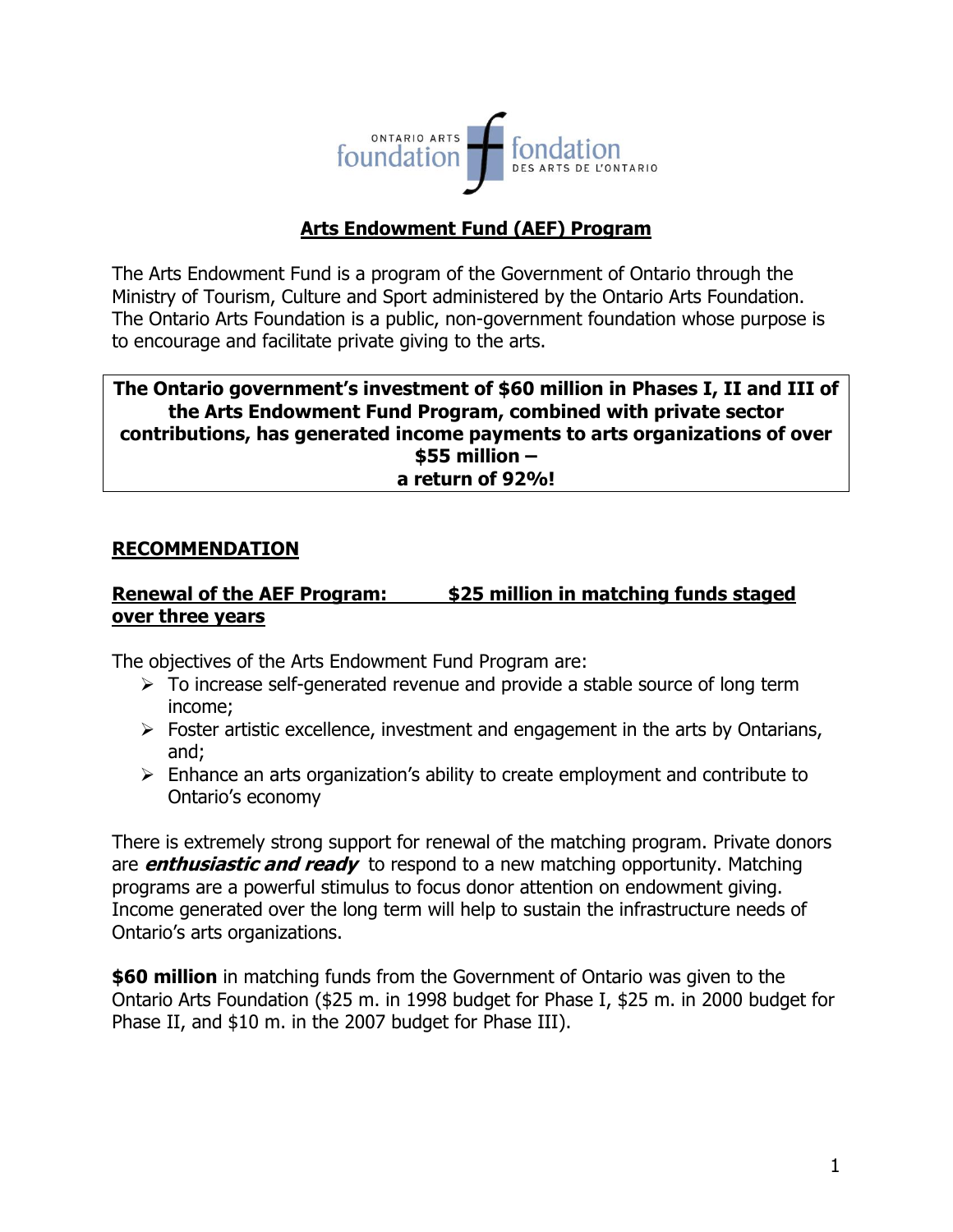## **Results for Phases I, II and III – 1998 to 2008**

**\$59.9 million** was raised by the private sector for endowment and matched "dollar for dollar" from the Arts Endowment Fund.

**273 endowments** were established by Ontario arts organizations in communities in **all** parts of Ontario. The Foundation is responsible for investing and administering the funds, except for those of the 7 largest arts organizations (Canadian Opera Company, Harbourfront Centre, The National Ballet of Canada, The National Ballet School, Shaw Festival, Stratford Festival of Canada and the Toronto Symphony Orchestra. These organizations manage their endowments in their own foundations). Endowments established under the AEF Program now total: **over \$140m.**

The five year annualized rate of return at December 31, 2014 on investments held by the Foundation is a strong **9.4%** (net of investment management fees). This has enabled the Foundation to pay out a stable income. For 2015, the income payout will be 4.5% -- \$2.5 million.

Organizations receive income from their endowment funds as unrestricted revenue – many 're-invest' this income into the deliver of local arts education, community engagement programs or arts scholarships supporting the next generation of Ontario artists. Unrestricted endowment income, at a time when other funding sources face retrictions, is increasingly important for Ontario's arts organizations.

### **Cost Effective Program Administration**:

The annual administration costs of the Ontario Arts Foundation are low – investment and administration expenses average 1.0% annually. The foundation and its volunteer Board of committed arts philanthropists bring over 20 years of experience in administering endowments and the Arts Endowment Fund program.

### **How will renewal of the Arts Endowment Fund Program help the Ontario government continue to foster economic growth and job creation in the province?**

Arts and culture are important and significant contributors to Ontario's economy. The cultural sector employs over 250,000, approx. 4% of total Ontario employment. Programs run by Ontario arts organizations attract 5.4 million participants (2.5 million are children/youth).

A renewal of the Arts Endowment Fund Program will provide government the opportunity to demonstrate its long term commitment to the arts, through a very cost